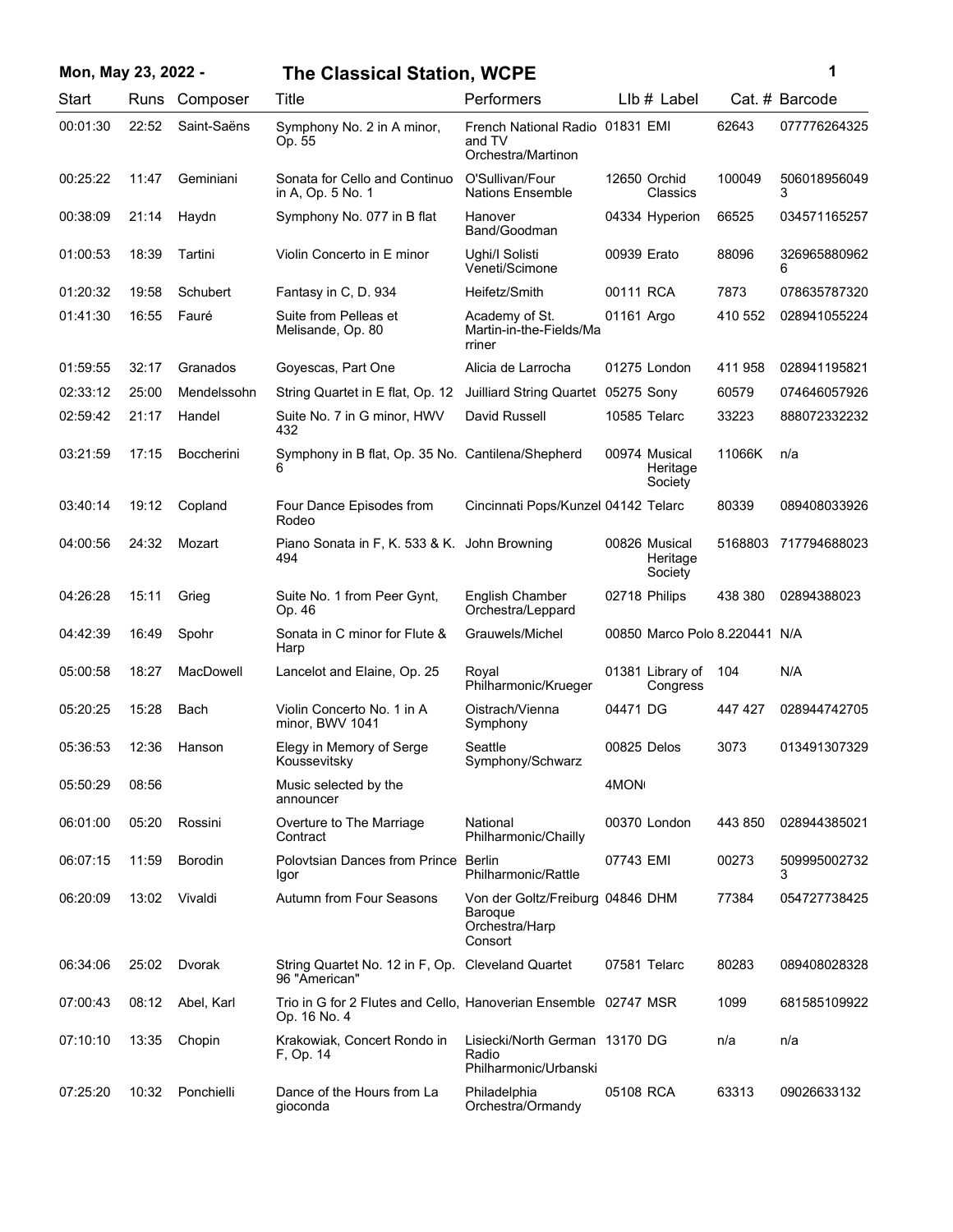| Mon, May 23, 2022 - |       |                              | <b>The Classical Station, WCPE</b>                                             |                                                         |             |                                    |         | 2                     |
|---------------------|-------|------------------------------|--------------------------------------------------------------------------------|---------------------------------------------------------|-------------|------------------------------------|---------|-----------------------|
| Start               | Runs  | Composer                     | Title                                                                          | Performers                                              |             | $Llb#$ Label                       |         | Cat. # Barcode        |
| 07:37:07            | 13:26 | Purcell                      | Suite from The Fairy Queen                                                     | New York Chamber<br>Music<br>Ensemble/Pederson          |             | 02545 Dorian                       | 90189   | 053479018922          |
| 07:51:48            | 07:07 | Morricone                    | Selections from The Mission                                                    | John Williams/studio<br>orchestra                       | 10013 Sony  |                                    | 822     | 88697880 886978808226 |
| 08:00:30            | 07:36 | Barber                       | Adagio for Strings, Op. 11                                                     | Smithsonian Chamber 04640 RCA<br>Players/Slowik         |             |                                    | 68758   | 090266875825          |
| 08:09:21            | 05:54 | Berlioz                      | 2nd mvt (A Ball: Waltz) from<br>Symphonie Fantastique, Op.<br>14               | London Classical<br>Players/Norrington                  | 01735 EMI   |                                    | 49541   | 077774954129          |
| 08:16:30            | 11:29 | Ravel                        | La Valse                                                                       | Cincinnati<br>Symphony/P. Jarvi                         |             | 06393 Telarc                       | 80601   | 089408060120          |
| 08:29:59            | 07:54 | Sibelius                     | Finlandia, Op. 26                                                              | Royal<br>Philharmonic/Ellis                             |             | 13798 Brilliant<br>Classics        | 96146   | 502842196146<br>0     |
| 08:39:08            | 04:16 | <b>Brahms</b>                | 3rd mvt (Allegretto) from<br>Symphony No. 1 in C minor,<br>Op. 68              | <b>Scottish Chamber</b><br>Orchestra/Mackerras          |             | 04722 Telarc                       | 80450   | 089408045028          |
| 08:44:39            | 05:46 | Beethoven                    | 2nd mvt (Adagio) from Piano<br>Sonata No. 8 in C minor, Op.<br>13 "Pathetique" | <b>Emil Gilels</b>                                      | 04529 DG    |                                    | 453 902 | 028945390222          |
| 08:51:40            | 07:45 |                              | Music selected by the<br>announcer                                             |                                                         | 4MON        |                                    |         |                       |
| 09:01:15            | 33:14 | Mozart                       | Piano Concerto No. 09 in E flat, Browning/Orchestra of 07794 Musical<br>K. 271 | St. Luke's/Rudel                                        |             | Heritage<br>Society                |         | 5168492 717794684926  |
| 09:35:44            | 10:00 | Paganini                     | The Witches, Op. 8                                                             | <b>Barton Pine/Sinozich</b>                             |             | 13067 Cedille                      | 041     | 735131904124          |
| 09:47:14            | 12:12 | Liszt                        | Hungarian Rhapsody No. 2                                                       | Vienna<br>Philharmonic/Sinopoli                         | 09729 DG    |                                    | 4128    | n/a                   |
| 10:01:16            | 32:09 | Schumann                     | Carnaval, Op. 9                                                                | de Larrocha                                             |             | 01776 London                       | 421 525 | 028942152526          |
| 10:34:55            | 24:21 | Copland                      | <b>Red Pony Suite</b>                                                          | Saint Louis<br>Symphony/Previn                          | 04556 Sony  |                                    | 62401   | 074646240120          |
| 11:01:06            | 13:14 | Mendelssohn                  | Calm Sea & Prosperous<br>Voyage, Op. 27                                        | Bern Symphony/Maag                                      | 01166 MCA   |                                    | 25962   | 076742596224          |
| 11:15:35            | 06:59 | Glass                        | Echorus                                                                        | Dubeau/La Pieta                                         |             | 08805 Analekta                     | 28727   | 774204872724          |
| 11:24:04            | 20:24 | Haydn                        | Piano Concerto in D                                                            | Kissin/Moscow<br>Virtuosi/Spivakov                      | 01779 RCA   |                                    | 7948    | 078635794823          |
| 11:45:43            | 13:40 | Sor                          | <b>Fantasy and Brilliant</b><br>Variations, Op. 30                             | Julian Bream                                            | 00800 RCA   |                                    | 4549    | 7863545492            |
| 12:01:13            | 14:13 | Schubert                     | Rondo in A for Violin and<br>Strings, D. 438                                   | Zukerman/National<br>Arts Centre Orchestra<br>of Canada | 05953 CBC   | Records                            | 5221    | 059582522127          |
| 12:16:41            | 13:00 | Chadwick                     | Melpomene Overture                                                             | <b>Czech State</b><br>Philharmonic/Serebrier            |             | 03308 Reference 2104<br>Recordings |         | 030911210427          |
| 12:30:56            | 07:11 | Fasch                        | Concerto in D for Trumpet &<br>Two Oboes                                       | Andre/Paillard<br>Chamber<br>Orchestra/Paillard         | 03045 Erato |                                    | 98475   | 745099847524          |
| 12:39:37            | 08:08 |                              | Music selected by the<br>announcer                                             |                                                         | 4MON        |                                    |         |                       |
| 12:49:00            | 10:25 | Wagner                       | Dawn & Siegfried's Rhine<br>Journey from<br>Gotterdammerung                    | Berlin<br>Philharmonic/Tennsted<br>t                    | 00987 EMI   |                                    | 47007   | N/A                   |
| 13:01:15            | 23:47 | Chevalier de<br>Saint-George | Violin Concerto in A                                                           | <b>Barton Pine/Encore</b><br>Chamber<br>Orchestra/Hege  |             | 04328 Cedille                      | 035     | 735131903523          |
| 13:26:32            | 33:13 | Beethoven                    | Symphony No. 5 in C minor,<br>Op. 67                                           | Revolutionary &<br>Romantic<br>Orchestra/Gardiner       |             | 11162 Soli Deo<br>Gloria           | 717     | 843183071722          |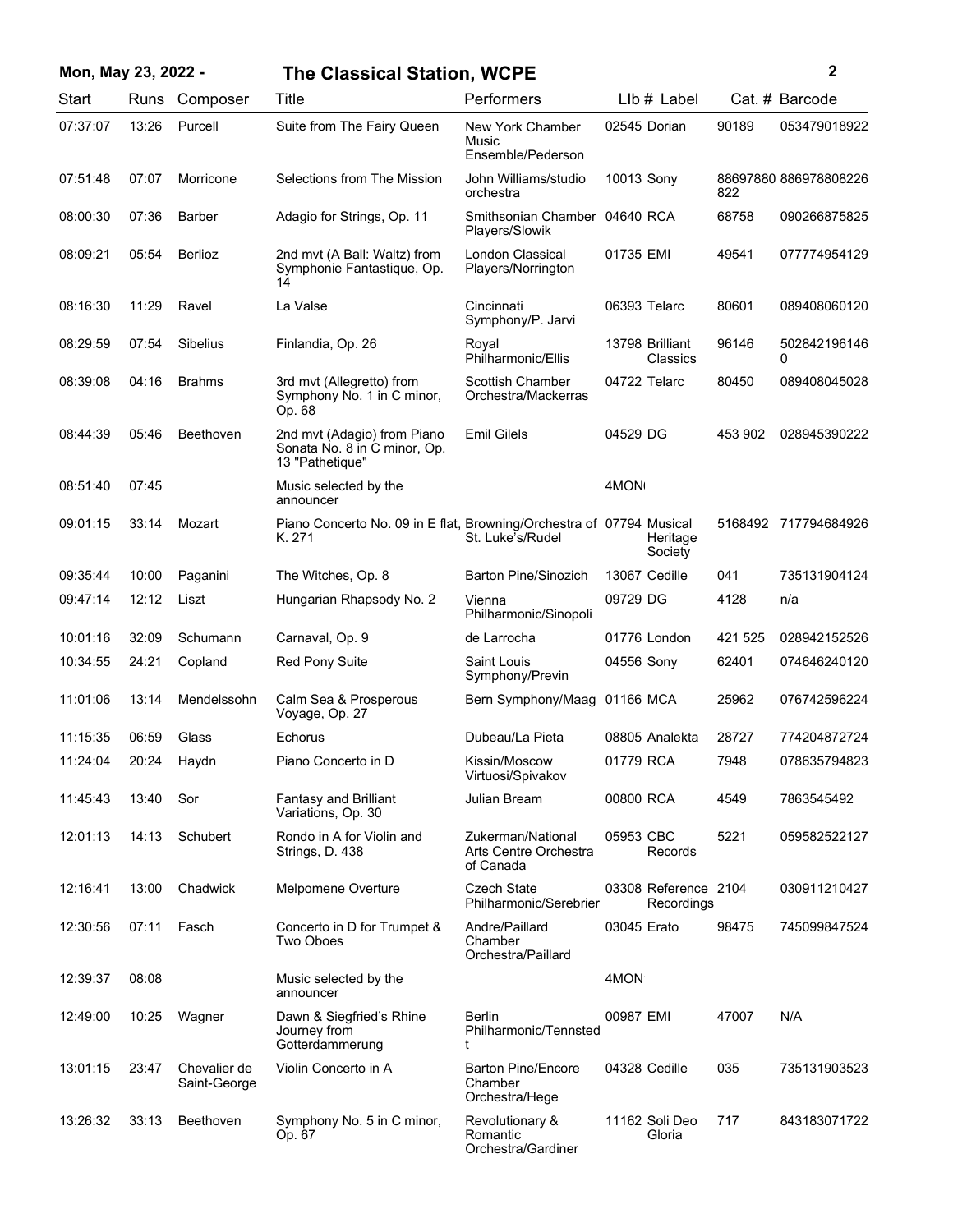| Mon, May 23, 2022 - |       |                        | <b>The Classical Station, WCPE</b>                                              |                                                          |              |                               |             | 3                     |
|---------------------|-------|------------------------|---------------------------------------------------------------------------------|----------------------------------------------------------|--------------|-------------------------------|-------------|-----------------------|
| Start               |       | Runs Composer          | Title                                                                           | Performers                                               |              | LIb # Label                   |             | Cat. # Barcode        |
| 14:01:35            | 40:19 | <b>Sibelius</b>        | Symphony No. 1 in E minor,<br>Op. 39                                            | Pittsburgh<br>Symphony/Maazel                            | 02492 Sony   |                               | 52566       | n/a                   |
| 14:43:24            | 04:42 | <b>Berlioz</b>         | 4th mvt (March to the Scaffold)<br>from Symphonie Fantastique,<br>Op. 14        | Orchestra Lamoureux<br>of Paris/Markevitch               | 04486 DG     |                               | 447 406     | 028944740622          |
| 14:49:36            | 09:54 | Arnold                 | Four Welsh Dances, Op. 138                                                      | Queensland<br>Symphony/Penny                             | 06537 Naxos  |                               |             | 8.553526 730099452625 |
| 15:01:20            | 33:53 | Schumann               | Piano Concerto in A minor, Op. de Larroccha/London<br>54                        | Symphony/Davis                                           |              | 04219 RCA Victor 61279        |             | 090266127924          |
| 15:36:43            | 10:39 | Bach                   | Brandenburg Concerto No. 2 in Immer/Boston<br>F. BWV 1047                       | Baroque/Pearlman                                         | 02710 Telarc |                               | 80368       | 089408036828          |
| 15:48:37            | 10:48 | Bartok                 | Hungarian Sketches                                                              | Chicago<br>Symphony/Reiner                               | 00584 RCA    |                               | 61504       | 090266150427          |
| 16:00:40            | 06:29 | <b>Bizet</b>           | Habanera and Bohemian<br>Dance from Carmen Suite No.<br>2                       | <b>French National</b><br>Orchestra/Ozawa                | 00450 EMI    |                               | 47064       | N/A                   |
| 16:08:04            | 06:03 | Chopin                 | Grande Valse Brillante in E flat, Cincinnati Pops/Kunzel 04284 Telarc<br>Op. 18 |                                                          |              |                               | 80625       | 089408062520          |
| 16:15:02            | 13:16 | Vivaldi                | Violin Concerto in G minor, RV Perlman/Israel<br>317                            | Philharmonic                                             | 09527 EMI    | Classics                      | 7470762     | 077774707626          |
| 16:29:13            | 05:04 | <b>Brahms</b>          | 3rd mvt (Allegretto) from<br>Symphony No. 2 in D, Op. 73                        | Scottish Chamber<br>Orchestra/Mackerras                  | 04722 Telarc |                               | 80450       | 089408045028          |
| 16:35:32            | 08:45 | Handel                 | Oboe Concerto No. 3 in G<br>minor, HWV 287                                      | Concentus Musicus of 01915 Musical<br>Vienna/Harnoncourt |              | Heritage<br>Society           | 522468K n/a |                       |
| 16:45:12            | 14:14 | Kohaut                 | Concerto in F for Lute & Strings Smith/Banchini/Plantier 05758 Auvidis          | /Dieltens                                                |              |                               | E 8641      | 329849008641<br>4     |
| 17:00:41            | 06:55 | <b>Bruch</b>           | Finale from Violin Concerto No. Lin/Chicago<br>1 in G minor, Op. 26             | Symphony/Slatkin                                         | 01191 Sony   |                               | 42315       | 07464423152           |
| 17:08:31            | 05:55 | Finger                 | Sonata in C for Trumpet &<br>Oboe                                               | Basch/Vries/Virtuoso<br>Chamber<br>Music/Asperen         | 01199 DHM    |                               | 7976        | 054727797620          |
| 17:15:21            | 13:00 | Prokofiev              | Symphony No. 1 in D, Op. 25<br>"Classical"                                      | Philadelphia<br>Orchestra/Ormandy                        | 03665 Sony   |                               | 53260       | 074645326023          |
| 17:29:36            | 07:58 | Lauro                  | Quatro Valses Venezolanos                                                       | Kreplin                                                  |              | 13972 Ascencion<br>Recordings |             | 195269090661          |
| 17:38:29            | 07:07 | Mendelssohn            | Overture to Son and Stranger                                                    | Bern Symphony/Maag                                       | 00700 MCA    |                               | 5849        | 076732584927          |
| 17:46:31            | 05:30 | Dvorak                 | 3rd mvt (Allegretto) from<br>Symphony No. 8 in G, Op. 88                        | Philadelphia<br>Orchestra/Sawallisch                     | 04756 EMI    |                               | 69804       | 724356980426          |
| 17:52:56            | 06:24 | Tchaikovsky            | Pezzo capriccioso, Op. 62                                                       | Harnoy/London<br>Philharmonic/Mackerra<br>s              | 02325 RCA    |                               | 60758       | 090266075829          |
| 18:00:35            | 07:28 | Fibich                 | Scherzo from Symphony No. 3<br>in E minor, Op. 53                               | <b>Brno State</b><br>Philharmonic/Belohlav<br>ek         |              | 01355 Supraphon 1256          |             | 498800106413<br>8     |
| 18:08:58            | 14:59 | Tartini                | Sonata in G minor, "The Devil's Sitkovetsky/Canino<br>Trill"                    |                                                          | 01260 Orfeo  |                               | 048831      | n/a                   |
| 18:24:52            | 04:16 | Frederick the<br>Great | 3rd mvt (Allegro assai) from<br>Flute Concerto No. 3 in C                       | Gallois/C.P.E. Bach<br>Chamber<br>Orch/Schreier          | 03356 DG     |                               | 439 895     | 028943989527          |
| 18:30:23            | 12:55 | Field                  | Piano Sonata No. 4 in B                                                         | Miceal O'Rourke                                          |              | 01231 Chandos                 | 8787        | 095115878729          |
| 18:44:13            | 05:36 |                        | Music selected by the<br>announcer                                              |                                                          | 4MON         |                               |             |                       |
| 18:50:44            | 08:41 | Lecocq                 | Finale to Act 1 from Mam'zelle<br>Angot Ballet                                  | National<br>Philharmonic/Bonynge                         |              | 00266 London                  | 411 898     | 02894189820           |